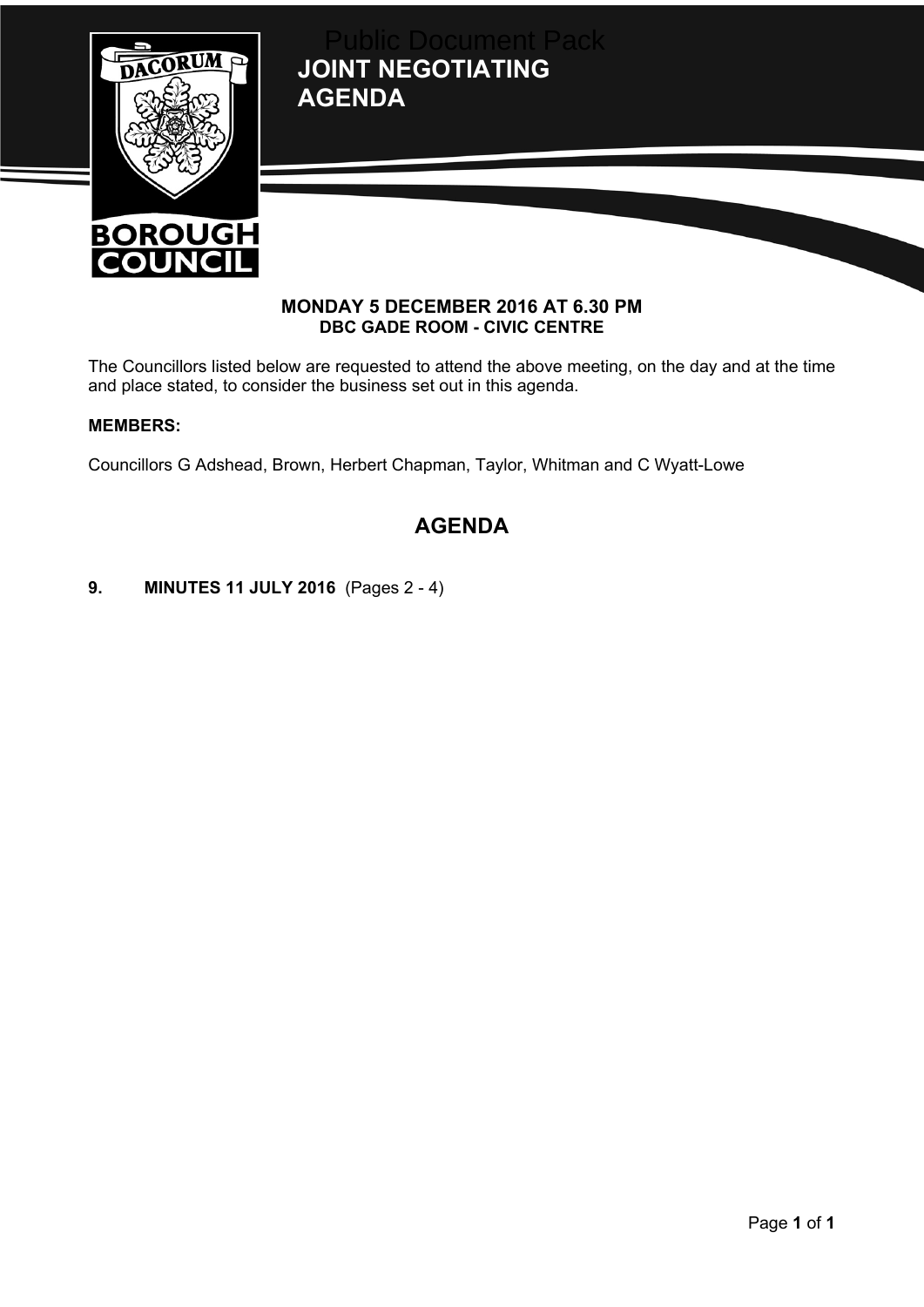### **JOINT NEGOTIATING COMMITTEE**

#### **MONDAY 11 JULY 2016**

#### **MINUTES OF THE MEETING**

**Attending:**

**Councillors:** Chapman (Chairman), Imarni, Taylor and Whitman.

**Trade Union:** T Boggins,

**Officers:** Paul O'Day, Corporate Health and Safety Officer; Anne Stunell, Human Resources Team Leader, and J Doyle (Notes).

The meeting began at 6.30 pm

#### **1. APOLOGIES FOR ABSENCE**

Apologies for absence were submitted on behalf of Councillors, G Adshead, S Adshead, and Brown.

Bill O'Gorman has retired and is no longer a member of the committee.

The constitution of the Joint Committee sets out that to be quorate both elements - Councillors and Trade Union/Staff side - have to have three members present. Once again the union side was underrepresented and the meeting not quorate but those present agreed to proceed and discus the items on the agenda without making any decisions. Solven The Magnetics Councillors: Chapman (Chairman), Imami,<br>
Trade Union: T Boggins,<br>
Officers: Paul OTDay, Coporate Health<br>
Altending: Trade Union: T Boggins,<br>
Officers: Paul OTDay, Coporate Health<br>
Anon Stunell, Human R

#### **2. MINUTES**

The notes of the meeting held on 7 March 2016 were agreed by the members present and signed by the Chairman.

#### **3. MATTERS ARISING**

None.

#### **4. HEALTH AND SAFETY UPDATE**

Councillor Chapman took the meeting through the report provided by Paul O'Day, the Corporate Health and Safety Officer, and the updates set out in the agenda including:

- **Alcohol Testing**
- **Health & Safety News Letter**
- **DSE Software**
- **Hand Arm Vibration (HAV)**
- **New Policies**
- **British Standards On Line**
- **Accident data**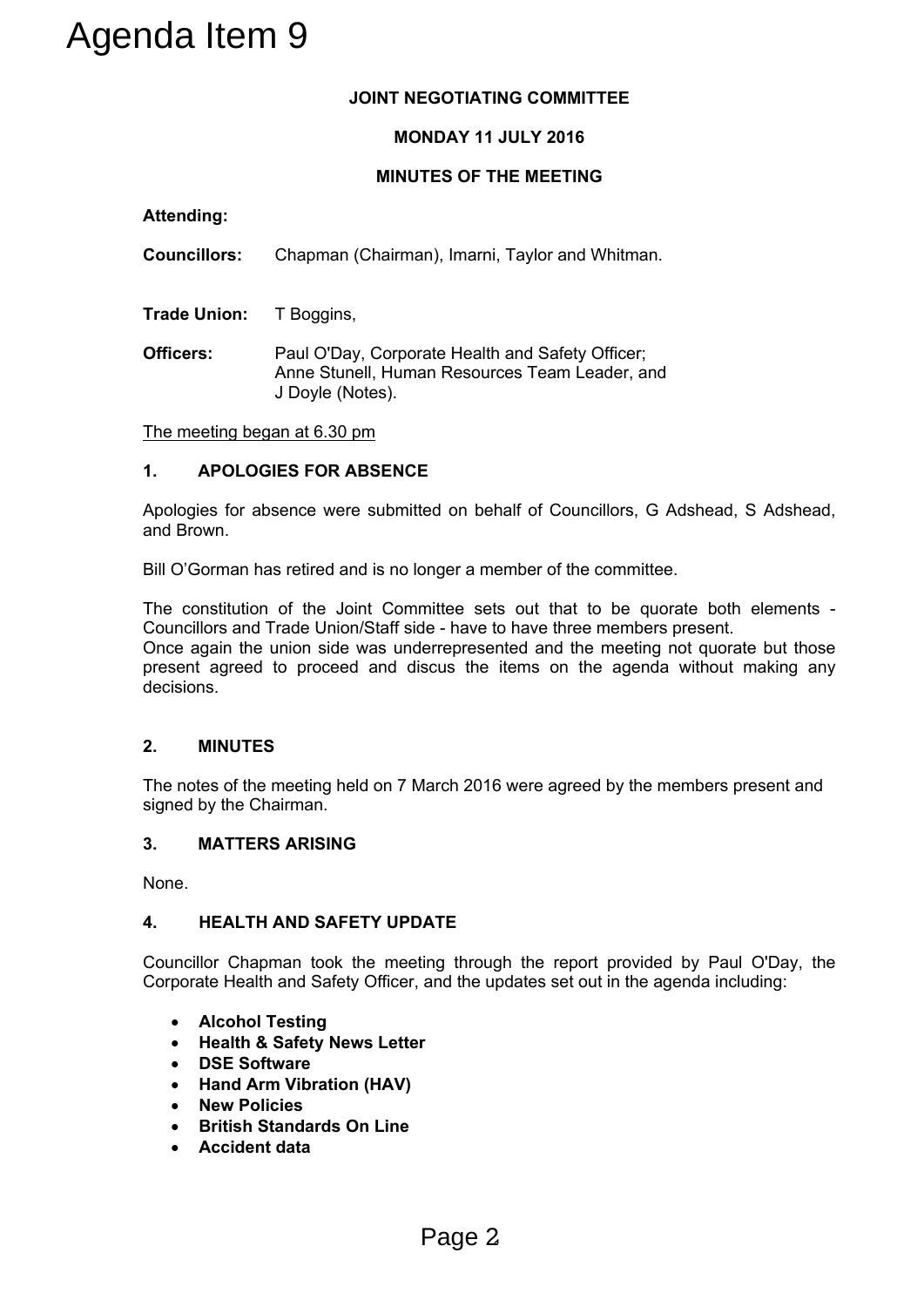#### **Alcohol Testing**

The Chairman asked for and was given an update on the process for Random Alcohol Testing which will be applied under the new policy. He was assured that the necessary publicity had been undertaken and that managers and staff were being trained appropriately.

#### **Hand/Arm vibration**

At the request of the Chairman the Health & Safety Officer outlined how the cemeteries section will use the wrist mounted Reactec system to monitor the extent of their exposure to vibration.

#### **5. VERBAL UPDATE ON HR MATTERS**

A Stunell (AS) gave the meeting an update on recent matters and developments in DBC Human Resources.

#### **Apprentices**

The council have employed two apprentices but are holding off on appointing more until the details of funding for apprentice initiatives are given by central government.

Cllr Chapman sought confirmation that we would be expecting to employ around 15 apprentices and that they would be paid the 'living wage'. A Stunell confirmed that the intention is to pay the London living wage and to review this each year.

#### **First care sickness management**

AS outlined the work done by the Sickness Management Group.

Currently the projections for the annual sickness rate 6.06 days per employee and the figures, reported on CorVu, would suggest that sickness absence is reducing.

In the event that someone is off with a long term sickness then a capability programme would be initiated.

#### **Mental Health first Aiders**

Staff training is still underway and at the moment involves 50 staff volunteers. AS informed the committee that unfortunately the drop out rate from the volunteers is quite high. Cllr Whitman suggested making the training mandatory for managers and team leaders. P O'Day pointed out that high drop out rates are a recurring issue in H&S Training as managers often have other priorities to put before voluntary training. Cllr Taylor explained a similar difficulty with Member Development training which was being addressed by explaining the crucial need to participate in further training.

#### **Replacement Employment HR System**

At the moment Serco use SAPs for the Payroll provision and HR are examining compatible 'bolt-on modules for a replacement Employment HR System. The followed a short discussion on the possible savings this could generate.

#### **Facilities Management**

Fourteen staff members (including Porters and Building Managers) were TUPE'd back to the Council in May. The transfer of these employees out to another external provider for the Forum is possible by the end of the year.

#### **Temporary Employee Provision**

The current provider of temporary employees has been struggling to provide professional staff and other options are being considered to source the professional/administrative employees needed. The Council spends around £950k on temporary employment. The Chairman asked if the move to the Forum will affect the requirements for temporary staff. AS was of the opinion that maintaining planning and building control are areas of concern that may involve approaches such as market forces payments.